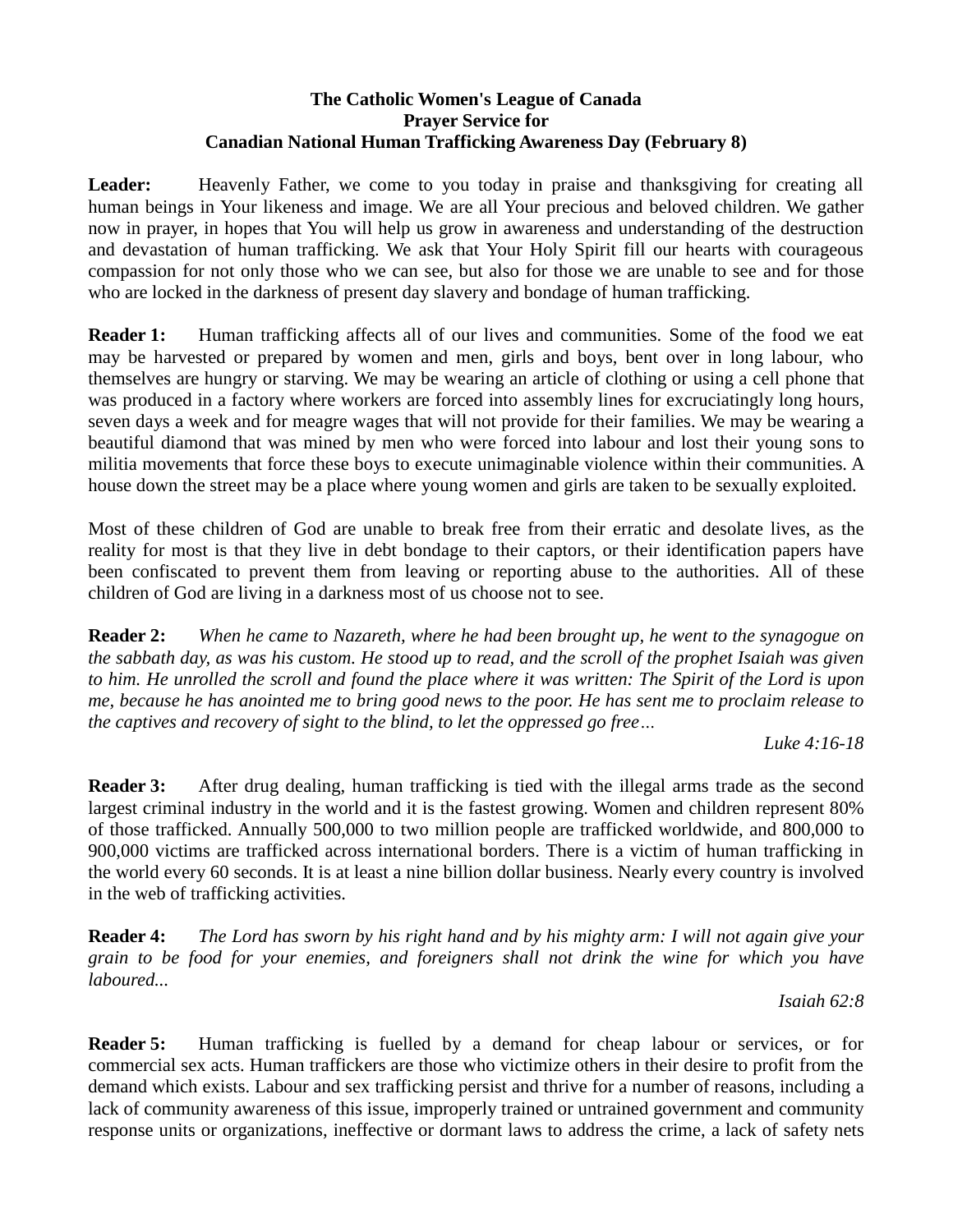for victims, and law enforcement that does not investigate and prosecute the crime. Human traffickers perceive little risk or deterrence to affect their criminal operations.

Individuals willing to buy sex create a market that makes it profitable for traffickers to exploit children and adults. Consumers willing to buy goods and services from industries that rely on forced labour create a profit incentive for traffickers to maximize revenue with minimal production costs. Left unchecked, human trafficking will continue to flourish in environments where traffickers can reap substantial monetary gains with relatively low risk of discovery.

**Reader 6:** Trafficked persons are looked upon by their captors as dispensable commodities. We must have the courage to see them as human beings, each with their own story:

## **Atem's Story**

This young slave boy is only 10 years old and seems at first to be a quiet and sullen boy. He was taken from his village in Ayen at age six into slavery in the north for four years in the city of Setef. "Well," the translator said. "He is saying that there were six or seven slaves with him that were trying to escape and they were all beaten and they were being killed right in front of them. He is saying that the raiders raped the women a lot on the way. 'Yes, many times. I know all of their names even,' he said." The translator hands the boy something to eat and says, "He is saying that he doesn't have a bed to sleep on or a blanket. When the work is finished at night he goes to the stable and sleeps next the cows to stay warm. He was not free."

## **Reader 7:**

#### **Marta's Story**

My name is Marta and I am 17 years old. My dream is to be a Hollywood actress and to live in a mansion. Back home, I saved money to take an acting class in the city. In the class, a friend showed me an advertisement for a modelling job overseas. He said he had some connections and could get me in. He also said the money was great, and that his cousin got a TV commercial through this job that year. I was so happy. I got my passport and my friend held on to it and organized all of my visa paperwork. It was my first time on a plane. I watched a movie and pictured myself in it. My dreams were coming true. When we landed, I was tired and confused. We went to a hotel and I was locked in. Two hours later a stranger came in and told me the new arrangements. I would be a nude dancer at this man's club. Initially I stood up for myself but then I was beaten and he burned me with his cigarette. He showed me a paper with my family's name and address written on it and threatened that he would kill them if I did not cooperate. I am helpless.

#### **Reader 8:**

*For I the Lord love justice, I hate robbery and wrongdoing; I will faithfully give them their recompense, and I will make an everlasting covenant with them.*

*Isaiah 61:8*

#### **Reader 9: All**

Jesus, Son of the Living God *Lord Hear our Prayer* St. Peter Claver *Pray for us* St. Kateri Tekawitha St. Lucy St. Mary Magdalene St. Joan of Arc St. Maria Goretti St. Agnes of Rome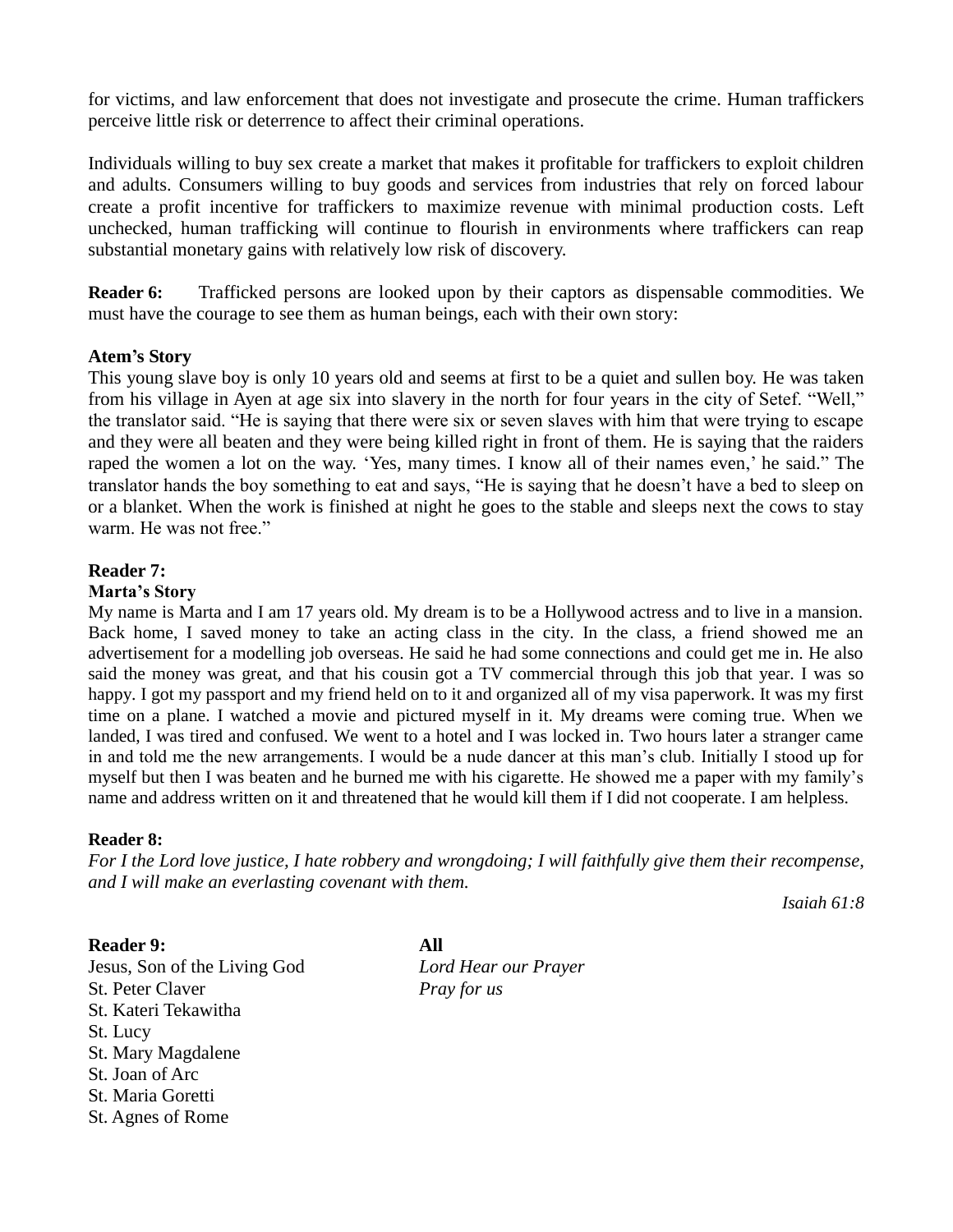All holy men & women

Leader: Human trafficking denigrates the value of human life and obstructs its victims from reaching their God-given potential in life. As awareness grows of the modern day tragedy of human trafficking we are called to move into action. We must write letters and advocate to governments to continue to find ways to end human trafficking and provide services and support for its victims. As members of The Catholic Women's League of Canada we must create social awareness and educate the public. As Christians we believe that all human beings are made in the likeness and image of God that every person is of intrinsic worth before God. Therefore, let us now bow our heads in one moment of silence to honour those children of God living in the darkness of trafficking and to ask our heavenly Father for the courage to speak out and take action to bring justice to His land and to His people.

*Observe one minute of silence with possibly one candle burning and the lights dimmed.*

Life Member Nancy Simms National Sub-Committee of Community Life